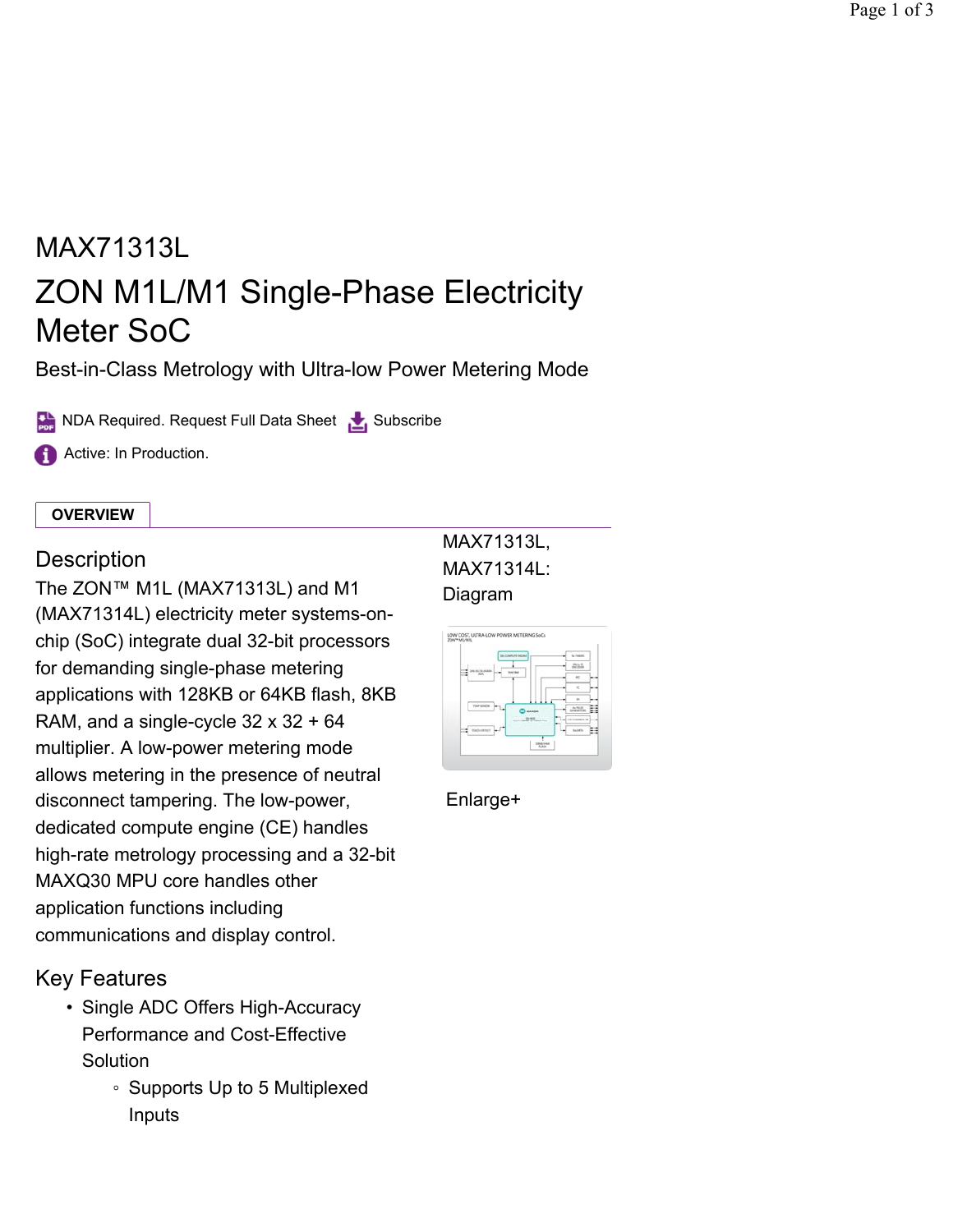- 0.1% (typ) Wh Accuracy over 2000:1 Current Range
- Dual-Core Architecture Improves System Performance
	- Dedicated 32-bit DSP Core for High-Rate Metrology Processing
	- MAXQ30 32-Bit RISC MPU, 10 MIPS (at 10MHz)
- Highly Integrated Product Features and Flexible Peripherals Support Broad Application Needs
	- 128KB (M1) or 64KB (M1L) Flash, 8KB SRAM
	- Supports Current Transformers or Shunts for Current **Measurement**
	- RTC with Hardware Temperature **Compensation**
	- Digital Temperature Compensation for Metrology
	- 45Hz to 65Hz Line Frequency Range
	- Phase Compensation (10)
	- Four Pulse Outputs
	- LCD Controller Supports Up to 39 Segment Drivers and Up to Six Common Planes
	- Two PWM Channels with Programmable Frequency, Duty Cycle, Ramp Time
	- Five General-Purpose Timers
	- Touch Switch Input
	- SPI (Master and Slave)
	- I<sup>2</sup>C (Master and Slave)
	- 3x UARTs (One with Optical Encoder)
- Small 64-Pin LQFP Package Saves ∘ I<sup>2</sup>C (Ma<br>& 3x UAR<br>Encode<br>Small 64-Pin<br>Board Space